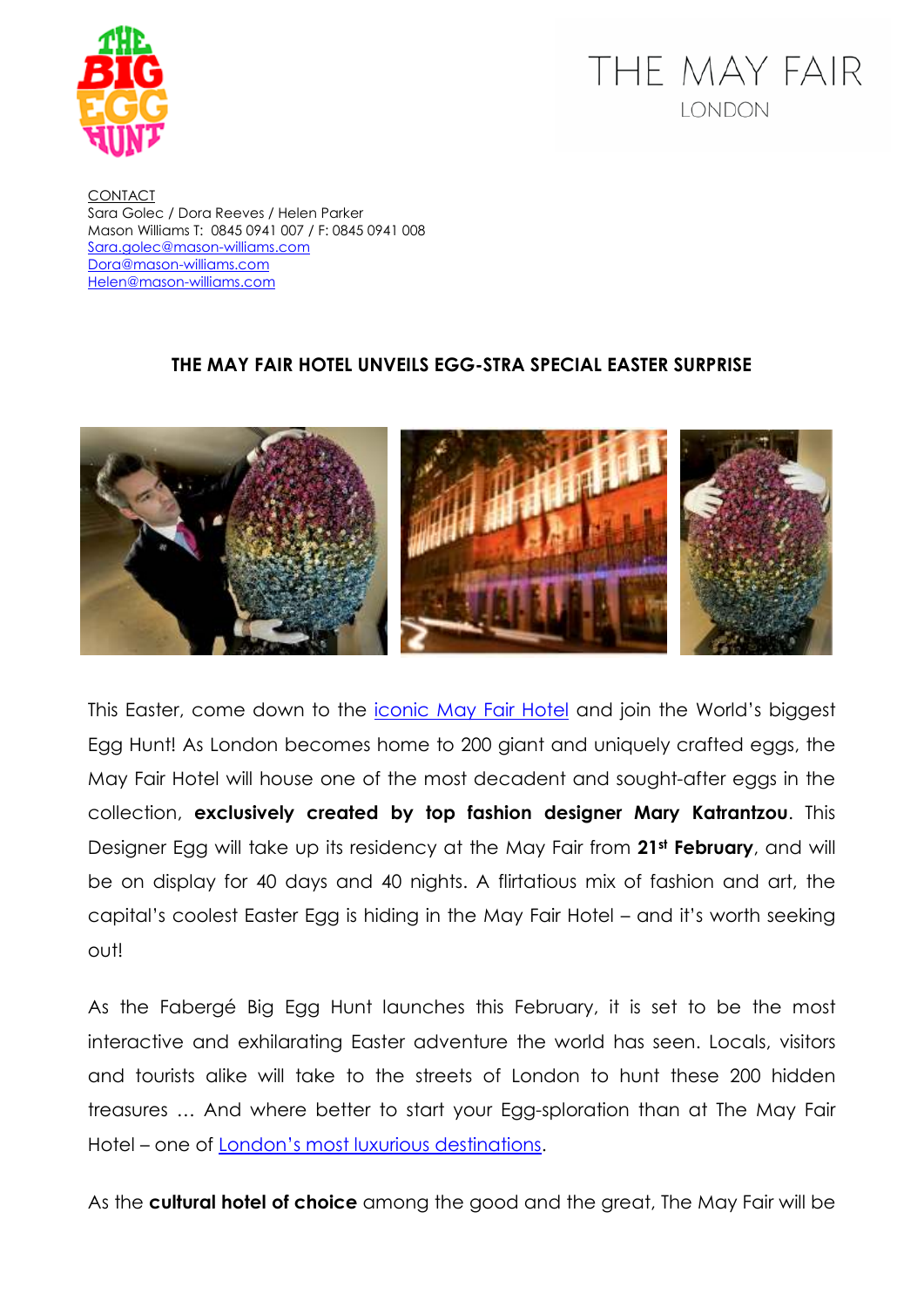the perfect host to one of the Egg Hunt's most celebrated designs. Adorned with an army of tiny metal flowers, Swarovski crystals, bells and whistles, the May Fair's vibrant three-colour tiered Egg is described as "**Man Meets Machine Meets Mother Earth**" and is destined to become a highly collectible work of art. Paying homage to true Flower Power, this Egg is one to watch – just like its creator. Mary Katrantzou has burst onto the scene as fashion's biggest emerging talent this year, and her profile is going from strength to strength. Having already created her own ranges for Swarovski and Longchamp, Mary Katrantzou has shown at London Fashion Week this February, and has just launched her signature bold graphics at Topshop as part of a limited edition collection.

Supporting the latest in fashion, art, music and theatre, The May Fair's timely collaboration with Mary Katrantzou, the reigning 'Queen of Prints', is the perfect addition to its **Easter celebrations**, and really cements the foundations of creativity and elegance on which the hotel has made its name.

The Fabergé Big Egg Hunt is the first event of its kind and aims to raise vital funds and awareness for charities Action for Children and Elephant Family, while also celebrating the most exciting and inspired artistic talent the world has ever seen. In addition, participants of The Fabergé Big Egg Hunt will have the chance of winning the world's most extraordinary prize: The Fabergé Tribute Egg, a fabulous creation valued at over £100,000.

For more information on The Fabergé Big Egg Hunt please visit: www.thebigegghunt.co.uk

- ENDS -

## *NOTES TO EDITORS:*

- **Situated in the heart of the Mayfair village, the May Fair Hotel (www.themayfairhotel.co.uk) has been a by-word for elegance and style since it was opened by King George V. Once owned by the filmmaking Danziger Brothers, it is the official hotel of London Fashion Week (5th year running) and the official hotel of the 55th BFI London Film Festival, in partnership with American Express (4th year running). It has been recognised as being "the Best Hotel Bar in London" (Evening Standard) and awarded Cool Brands status in 2010 and 2011 (2nd year running).**
- **For more information or reservations, contact: The May Fair Hotel on 020 7769 4041 or visit themayfairhotel.co.uk. You can also follow us on Twitter; @themayfairhotel or YouTube; youtube.com/themayfairhotel.**